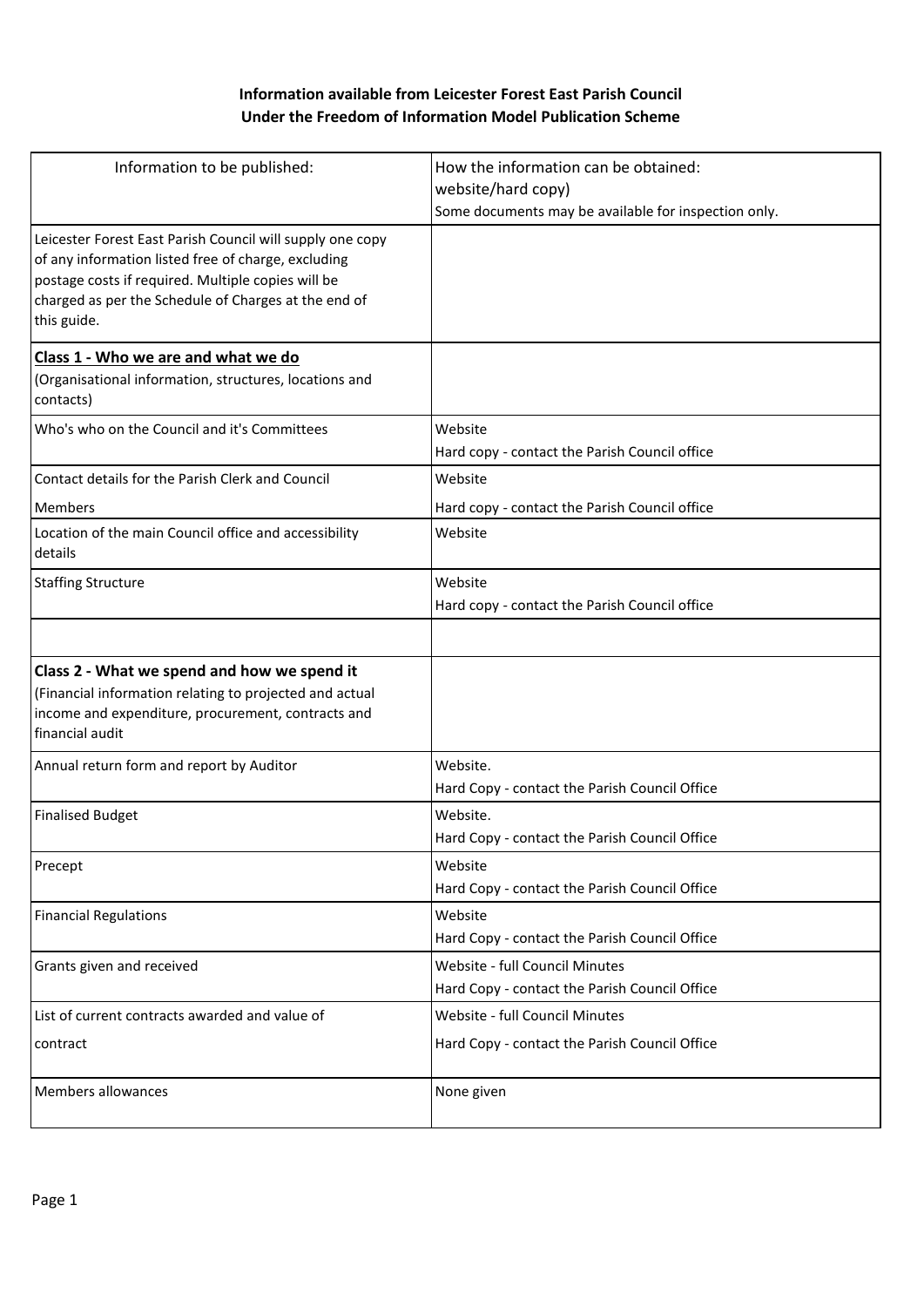| Class 3 - What our priorities are and how we are<br>doing                                                                                               |                                                                      |  |
|---------------------------------------------------------------------------------------------------------------------------------------------------------|----------------------------------------------------------------------|--|
| Strategies and plans, performance indicators, audits,<br>inspections and reviews                                                                        |                                                                      |  |
| Chairman's Annual Report                                                                                                                                | Website/contact Parish Council Office if one is prepared             |  |
| Neighbourhood Development Plan                                                                                                                          | Website/contact Parish Council Office                                |  |
|                                                                                                                                                         |                                                                      |  |
|                                                                                                                                                         |                                                                      |  |
| <b>Class 4 - How we make decisions</b><br>Decisions making processes and records of decisions                                                           |                                                                      |  |
| <b>Timetable of Meetings</b>                                                                                                                            | Website<br>Hard copy - contact Parish Council Office<br>Noticeboards |  |
| <b>Agendas of Meetings</b>                                                                                                                              | Website<br>Hard copy - contact Parish Council Office<br>Noticeboards |  |
| Minutes of Meetings                                                                                                                                     | Website<br>Hard copy - contact Parish Council Office                 |  |
| Reports to be presented to council meetings                                                                                                             | Hard copy - contact Parish Council Office                            |  |
| Responses to consultation papers                                                                                                                        | Website (Minutes)<br>Hard copy - contact Parish Council Office       |  |
| Responses to planning applications                                                                                                                      | Website (Minutes)<br>Hard copy - contact Parish Council Office       |  |
| Bye-Laws                                                                                                                                                | Website (Minutes)<br>Hard copy - contact Parish Council Office       |  |
|                                                                                                                                                         |                                                                      |  |
| <b>Class 5 - Our policies and procedures</b><br>Current written protocols, policies and procedures for<br>delivering our services and responsibilities) |                                                                      |  |
| Policies and procedures for the conduct of council<br>business and the provision of services:                                                           |                                                                      |  |
| Code of Conduct                                                                                                                                         | Hard copy - contact Parish Council Office. Website                   |  |
| <b>Standing Orders</b>                                                                                                                                  | Hard copy - contact Parish Council Office. Website                   |  |
| <b>Policy Statements</b>                                                                                                                                | Hard copy - contact Parish Council Office. Website                   |  |
| <b>Complaints Procedure</b>                                                                                                                             | Hard copy - contact Parish Council Office. Website                   |  |
|                                                                                                                                                         |                                                                      |  |
| <b>Class 6 - Lists and Registers</b><br>Currently maintained lists and registers only                                                                   |                                                                      |  |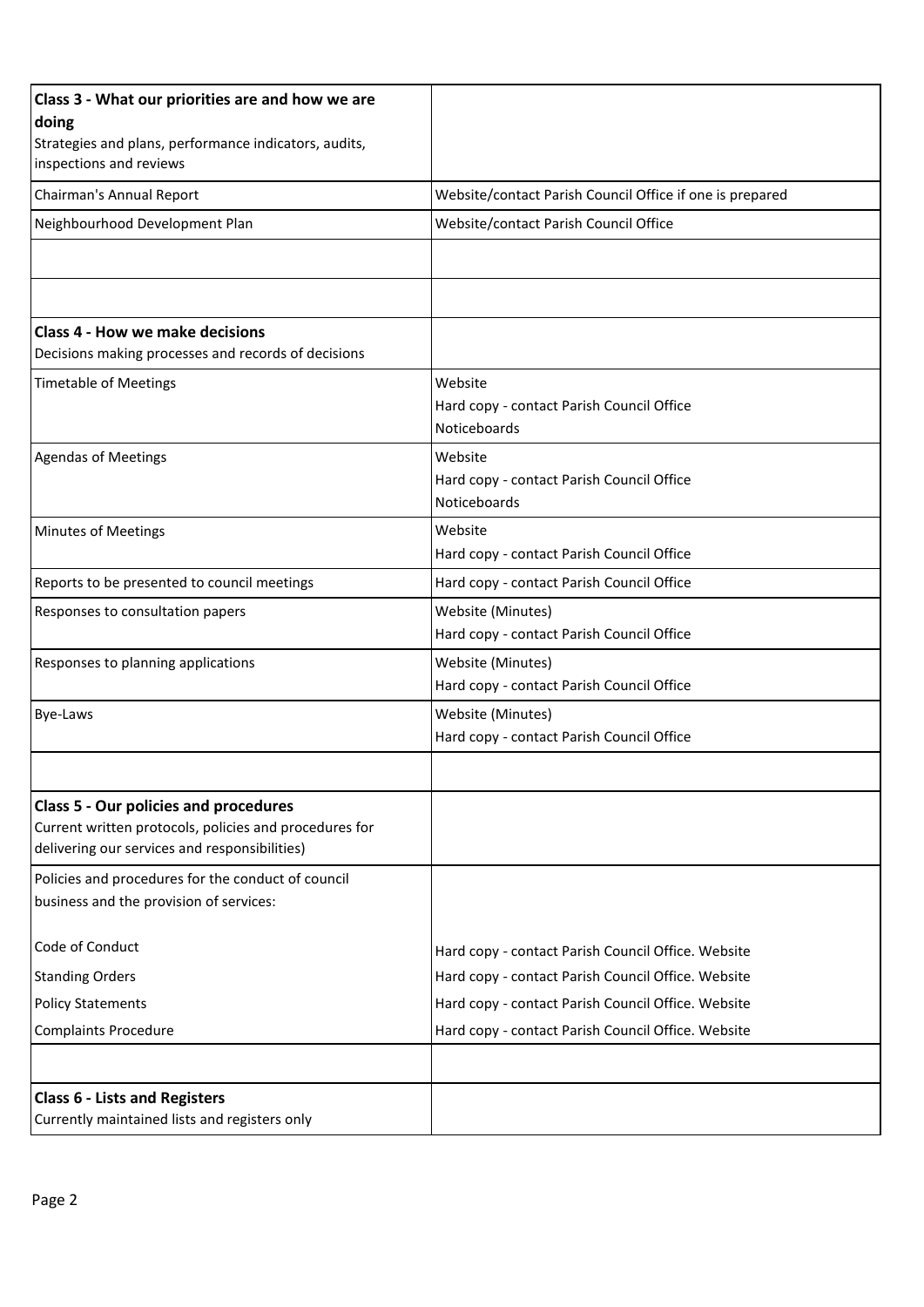| <b>Assets Register</b>            | Hard copy - contact the Parish Council Office and<br>Documents available for inspection at the Parish Council<br>Office |  |
|-----------------------------------|-------------------------------------------------------------------------------------------------------------------------|--|
|                                   | Also available on the Parish Council's website                                                                          |  |
| Register of Members' Interest     | <b>Blaby District Council Website</b>                                                                                   |  |
|                                   | Hard copy - contact the Parish Council Office                                                                           |  |
| Register of gifts and hospitality | Hard copy - contact the Parish Council Office                                                                           |  |
|                                   |                                                                                                                         |  |

| <b>Class 7 - The services we offer</b><br>(Information about the services we offer, including<br>leaflets, guidance and newsletters produced for the<br>public and businesses) |                                               |  |
|--------------------------------------------------------------------------------------------------------------------------------------------------------------------------------|-----------------------------------------------|--|
| The Parish Hall                                                                                                                                                                |                                               |  |
| Parks, playing fields and recreational facilities                                                                                                                              | Website                                       |  |
| Seating, litter bins, dog waste bins                                                                                                                                           | Contact the Parish Council Office             |  |
| Parish Magazine publication                                                                                                                                                    |                                               |  |
| Services for which the Council is entitled to recover a fee,                                                                                                                   |                                               |  |
| together with those fees (e.g. Room rental, advertising                                                                                                                        |                                               |  |
| parish magazine)                                                                                                                                                               |                                               |  |
| <b>Additional Information</b>                                                                                                                                                  | Website                                       |  |
| A guide to published information                                                                                                                                               | Hard copy - Contact the Parish Council Office |  |
|                                                                                                                                                                                |                                               |  |
| <b>Contact Details for the Parish Council Office</b>                                                                                                                           | Telephone No: 0116 239 0039                   |  |
| <b>Mrs Holly Mann</b>                                                                                                                                                          | Email address: clerk@lfeparishcouncil.org.uk  |  |
| Clerk to the Parish Council                                                                                                                                                    | www.lfepc.org.uk                              |  |
| The Parish Hall,                                                                                                                                                               |                                               |  |
| Kings Drive,                                                                                                                                                                   | Office Hours:                                 |  |
| Leicester Forest East                                                                                                                                                          | Monday - Friday 10am-12noon.                  |  |
| LE3 3JE                                                                                                                                                                        |                                               |  |